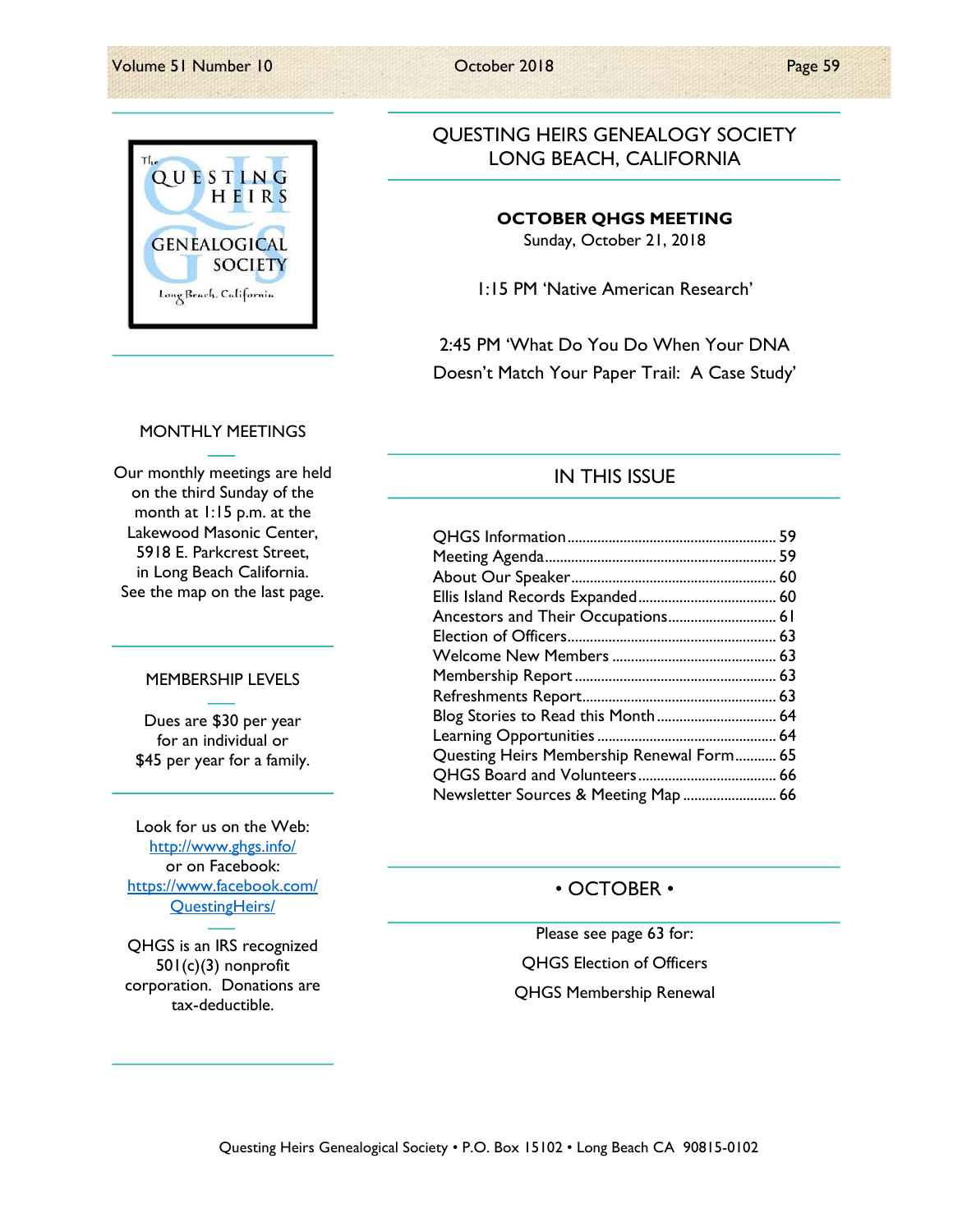# OUR OCTOBER SPEAKER – LINDA SERNA

I have been involved with genealogy in researching and writing family stories for over 35 years and was privileged to work as a genealogist for the first season of the PBS Genealogy Roadshow program. Currently, I belong to several genealogical organizations and societies, as well as having served in the past for the Southern California Chapter of the Association of Professional Genealogists and the Orange County California Genealogical Society. Over the last 9 years, I've spoken on various topics for different groups in California and New Mexico. My loves, in addition to public speaking, include history, writing, and traveling. I especially like seeing how individual family stories fit in and make up the fabric of history.



"Native American Research" addresses looking at your Native American ancestors, including DNA's role, identifying tribe, and finding records. Examples of record groups and how to use them are given.

"What Do You Do When Your DNA Doesn't Match Your Paper Trail: A Case Study" follows the steps Linda took when she discovered through DNA that her husband's ethnicity wasn't what they thought it was. Even though this is one family's story, it should have ideas for anyone who finds themselves in this situation by touching on DNA and how a case is pursued.

### Expanded Ellis Island Immigrant Records 1820-1957 are now Online for Free Dick Eastman Blog August 14, 2018

#### https://blog.eogn.com/2018/08/14/expanded-ellis-island-immigrant-records-1820-1957-are-now-online-for-free/

FamilySearch and The Statue of Liberty-Ellis Island Foundation, Inc. announced today the entire collection of Ellis Island New York Passenger Arrival Lists from 1820 to 1957 are now available online on both websites giving the opportunity to the descendants of over 100 million arrivals to discover their ancestors quicker and free of charge.

Originally preserved on microfilm, 9.3 million images of historical New York passenger records spanning 130 years were digitized and indexed in a massive effort by 165,590 online FamilySearch volunteers. The result is a free searchable online database containing 63.7 million names, including immigrants, crew, and other passengers traveling to and from the United States through the nation's largest port of entry.

Details may be found in the FamilySearch Blog at: https://www.familysearch.org/blog/en/archiveellis-island-records/

Questing Heirs Genealogical Society • P.O. Box 15102 • Long Beach CA 90815-0102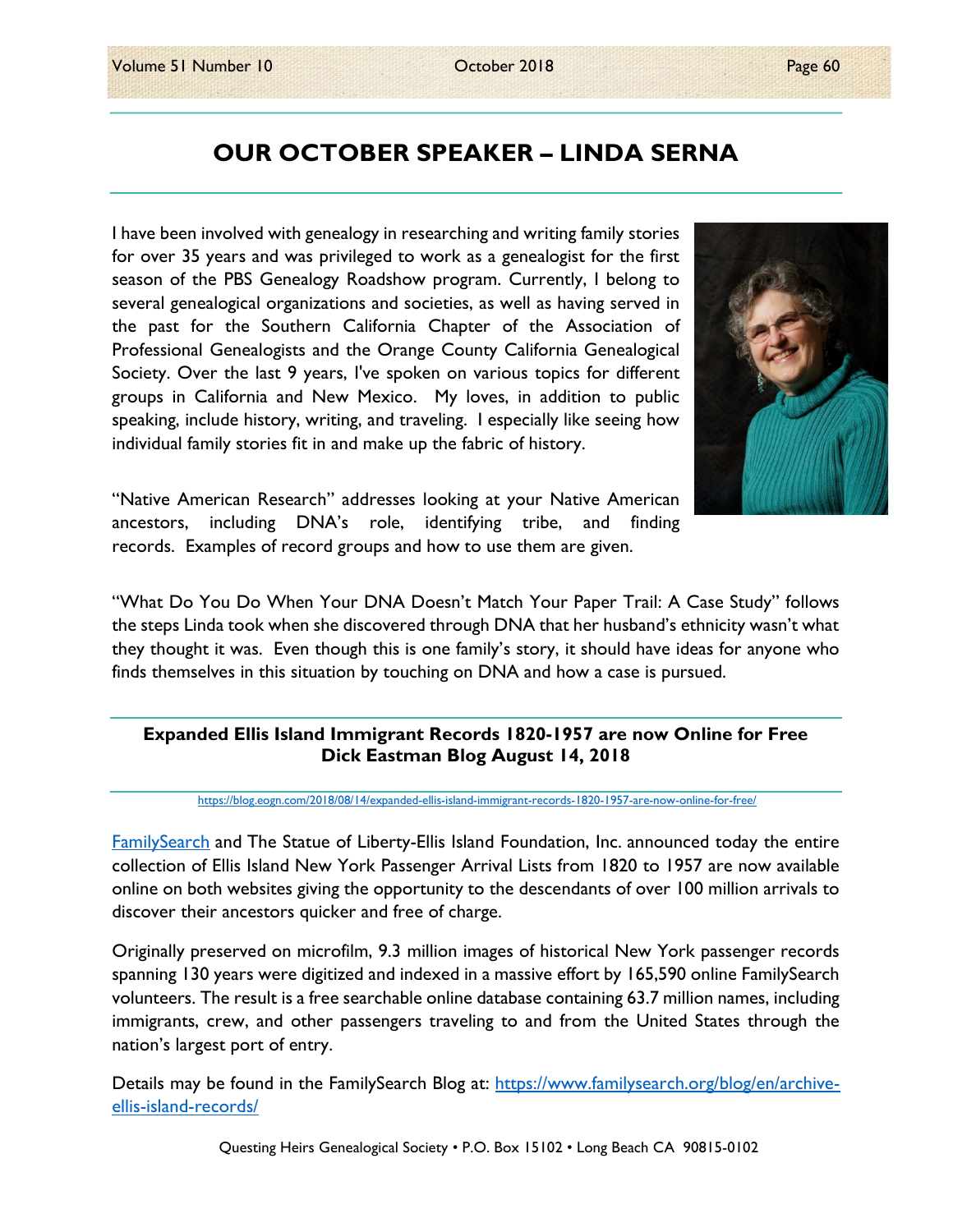# Ancestors and Their Occupations

Have you ever wondered if one of your ancestors always worked as a farmer? Did they have other occupations before or after that farming career? Did they have an unusual job that does not exist today?

Often, beginners start to fill in their family tree with only the facts about births, marriages and deaths. As the research expands, we start to start to add more facts, documents and photos. Finding our ancestor's occupations might help you identify them in historical records.

These records are a good place to start looking:

- $\checkmark$  Birth certificates
- $\checkmark$  Census records
- $\checkmark$  City directories
- $\checkmark$  County historical writings
- $\checkmark$  Court documents
- $\checkmark$  Death and probate records
- $\checkmark$  Draft registration cards
- $\checkmark$  Marriage certificates
- $\checkmark$  Membership to fraternal societies
- $\checkmark$  Military records
- $\checkmark$  Mortuary records
- $\checkmark$  Naturalization records
- $\checkmark$  Newspaper articles
- Obituaries
- $\checkmark$  Passenger lists
- $\checkmark$  Passport applications
- $\checkmark$  Patent applications
- $\checkmark$  Photographs
- $\checkmark$  Social security applications
- $\checkmark$  Union membership documents
- $\checkmark$  Voter registrations
- $\checkmark$  Wills and Probate documents

| Occupation | Industry      |
|------------|---------------|
| Pinsetter  | Bowling alley |

As I started to write this column I

found many occupations that no longer exist today. One of those happened to be my father's first job as a pinsetter. I about this job from family after his death, but it never appeared in a census record. In the 1940 census in Spokane, Washington, George Smith was listed as working as a pinsetter in a bowling alley. Before automation, boys were hired to set the pins in bowling alleys.





Powder Monkey: If you were a young boy on a warship during the civil war and earlier, you might have been a powder monkey. Because of their quickness and small hands, they would be called upon to stuff gunpowder into the cannons of ships.

What about a Lector? Factory workers in monotonous jobs often needed something to keep them entertained. Lectors or readers would entertain the workers by reading aloud books or newspapers. In Cuba, they could be found in cigar factories.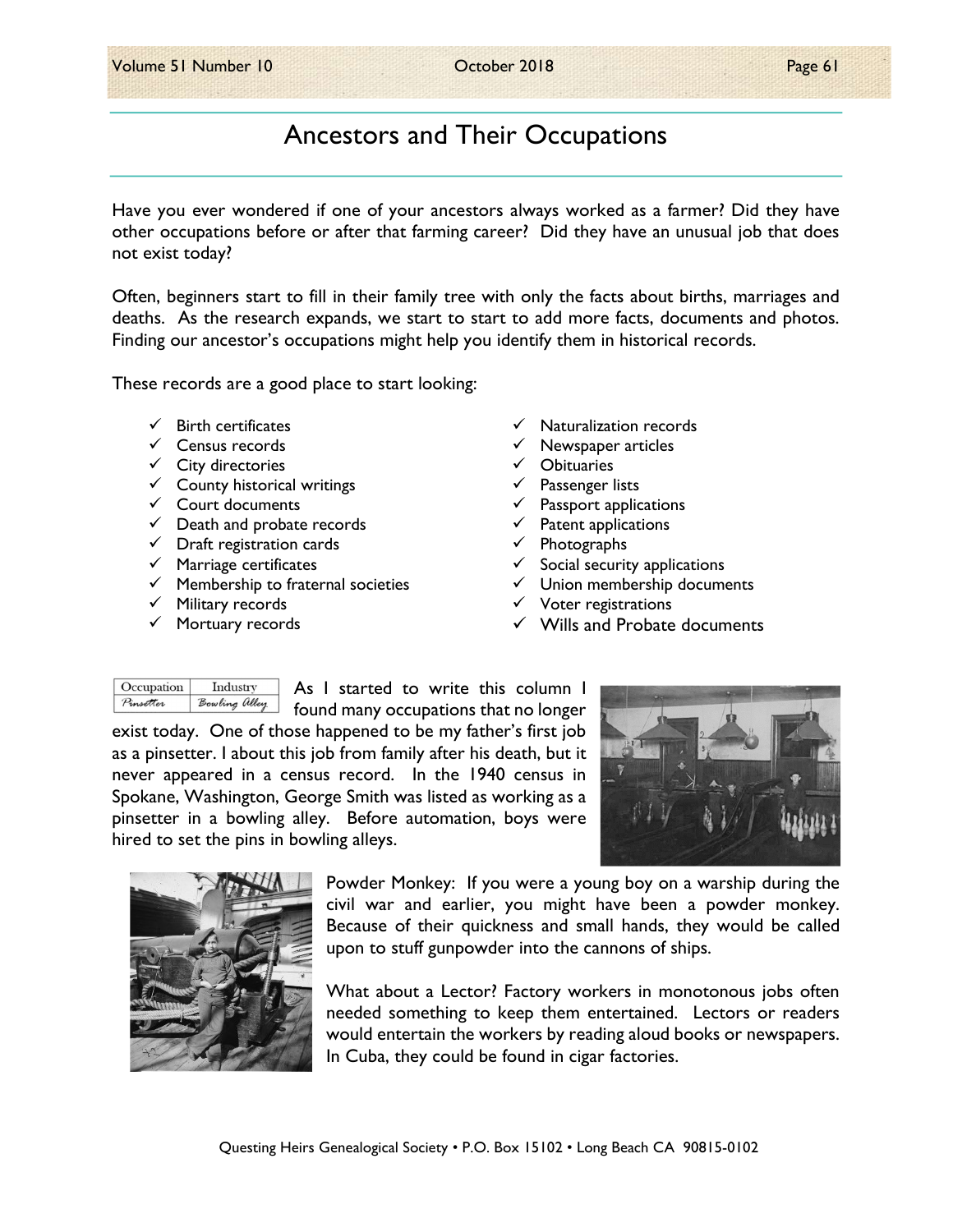What did your ancestors do before alarm clocks? They hired a Knocker-up. It was this person's job to wake people up so that they would get to work on time. They might shoot peas at the windows or tap on the windows with a long stick.

| Occupation | Industry                           | $\ln$ 19 |
|------------|------------------------------------|----------|
|            | Lamp Lighter american Lighting Co. | Maryla   |

40, Louis Hoffman was 52 and living in Baltimore, Maryland. In the census his occupation was lamp lighter for the

American Lighting Company. It was his job to make sure that all the street lights were lit each night and put out in the early morning. If we look further we find that in 1930 Louis worked as a yeast maker. In 1920 he was a carpenter and in 1910, he was a fireman in a tobacco factory.

Could your third cousin have been a Billy Boy? Billy Boys were apprentices in training that would make tea for other men at work. They would light a fire and boil the water for tea in billy cans. It sounds a bit like interns today that might run to Starbucks for a Mocha Frappuccino or a Vente black Pike's Place.

| Occupation   | Industry       |
|--------------|----------------|
| Cark Knocker | Steam Railroad |

John Shedlor living in Binghamton, New York, was listed in the 1940 census as a Car Knocker. Car Knockers would inspect or repairs railroad cars. Workers like John, would tap or

knock on the wheels of a railroad car to check for their dependability. He might also check the running gear of the train.

John Baker was 25 in 1940 and living in Pittsburg, Pennsylvania. His occupation was listed as a

Gandy Dancer. Was he working in an off-Broadway show? No, a Gandy Dancer was slang for railroad workers who maintained the railroad tracks.

| Occupation   | Industry       |
|--------------|----------------|
| Gandy Dancer | Steam Railroad |

If you are very lucky, your ancestor might be found in a county history. One of my ancestors was listed in the 'History of Taylor County, Iowa; from the Earliest Times to 1910' by Frank E. Crosson. In this county history I found the following facts about an ancestor connected to an adopted family member.

John Cooper spent his early years helping his father cultivating the fields on his farm. After he became an adult he started to work by the month as a farm hand. A few years later he moved

on to buy his own farm, married and started his family of nine children. His first farm was 165 acres and in the following years he acquired five more farms for a total of 2,000 acres. He raised hogs and cattle. There then came a time in the early twentieth century that he purchased a bank. Later in life, he held many elected positions of the county board.



Just as our experiences can define us, we might better understand our ancestors knowing what they did during their lifetime. Besides the information listed in the census records, how many other records have you found that listed an occupation? It might be time to revisit your family tree and fill in more details for your ancestors.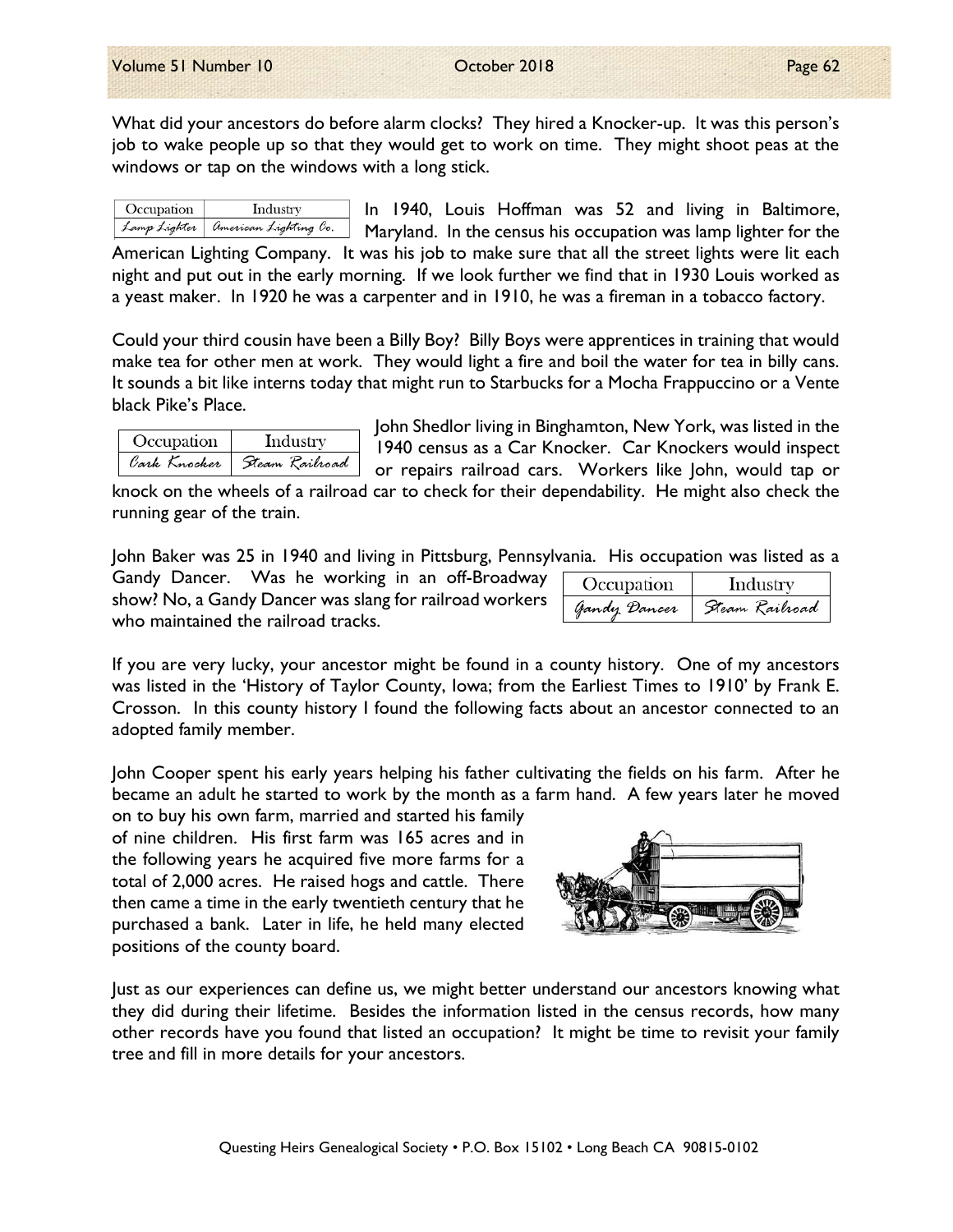# 2018 QUESTING HEIRS GENEALOGY SOCIETY

ELECTION OF OFFICERS

October: Nominations November: Election December: Installation of Officers

#### QHGS Bylaws ARTICLE VII, Section 2

The Nominating Committee shall be:

- $\checkmark$  To report to the general membership at the October meeting at least one candidate for each office to be filled at the annual meeting. Other nominations may then made from the floor at the October meeting or at the annual meeting prior to the election of the Officers/Directors at the annual meeting. The consent of each nominee must have been obtained prior to his/her nomination, and that person shall be present when nominated or has given written consent. (VII.2B.1)
- $\checkmark$  To provide the President and the Board with a list of at least one (1) nominee for any Officer/Director Position that becomes vacant between annual meetings. (VII.2B.2)
- $\checkmark$  A list of nominees shall be published in the November Newsletter, and the results of the election will be announced in the December newsletter. (VII.2B.2.C)
- $\checkmark$  Officers/Directors shall be elected by a majority of the votes cast at the annual meeting, with installation at the December regular meeting. (VII.2B.2.D)



## Welcome to our new QHGS members!

Donna Heisler, Sheralyn Milton

and Joan Zuckerman

Please take a moment to say hello to them at the next meeting.

It is time to renew your Questing Heirs Genealogy Society membership. If you have not already done so, please complete the form on page 65 and return it at the October meeting. You mail also mail it.

### **REFRESHMENT REPORT** by Sandy Hollandsworth

Our October hosts are: Sandy McDonald, Diane Transue, and Linda Ryan

### MEMBERSHIP REPORT by Cynthia Day-Elliott

At the August meeting, there were 36 members and 6 guests in attendance. At the September meeting there were 39 members and 4 guests in attendance.

#### October Quote

"Judge not. Our ancestors made decisions about the world they lived in based on what they knew and what was 'normal' and legal at the time. Good or bad today, those decisions might have been perfectly reasonable at that time and place."

-Mark Daly -

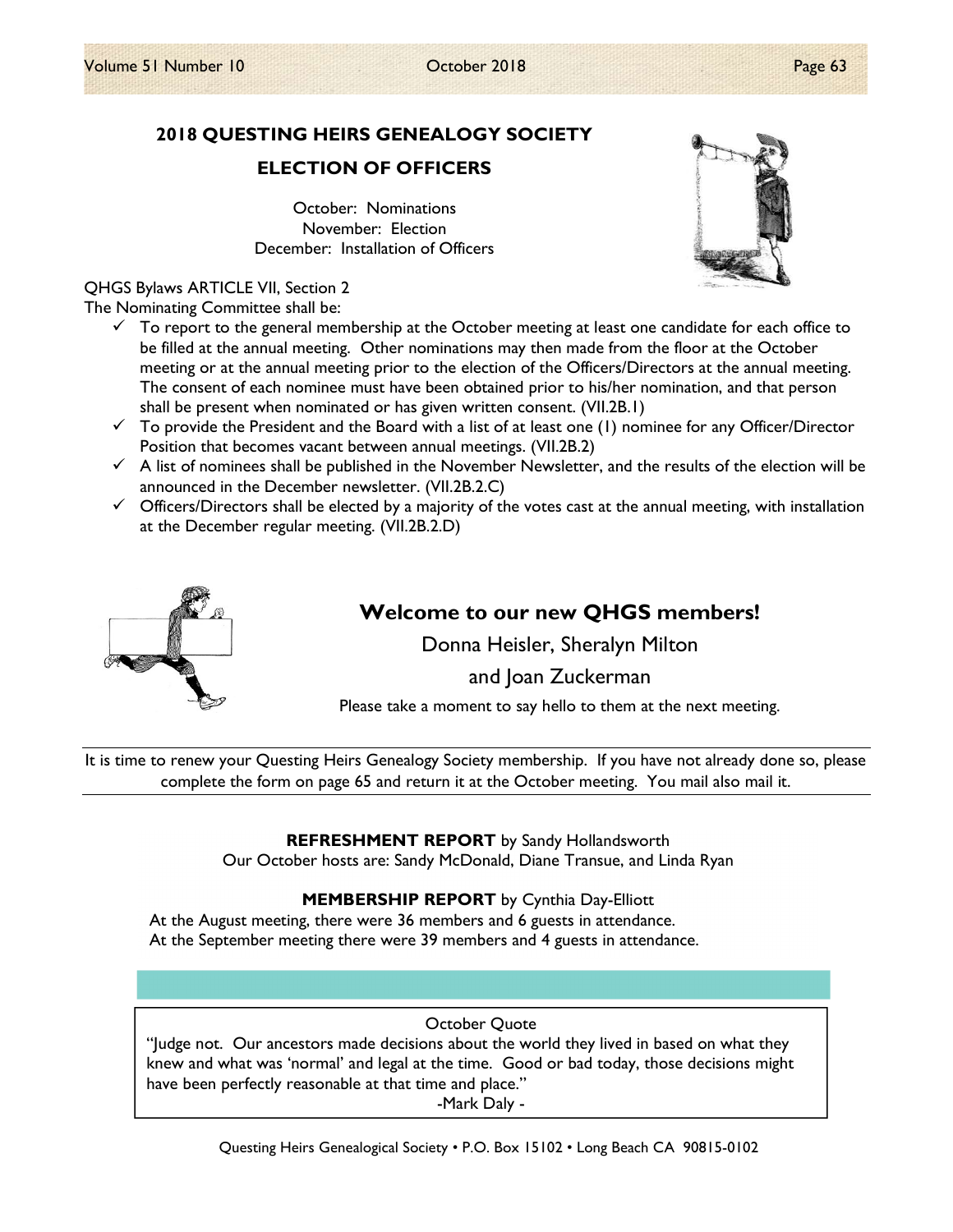# • Blogs and Articles to Read This Month •

- FamilySearch Blog: 'What Can U.S. Census Data Tell Me about My Family?' By Sunny Morton, September 27, 2018 https://www.familysearch.org/blog/en/census-data-family/
- Genealogy Bank: Genealogy 101: 3 Steps for Getting Started Tracing Colonial Ancestors' by Gena Philibert-Ortega. https://blog.genealogybank.com/genealogy-101-3-steps-for-getting-startedtracing-colonial-ancestors.html
- Ancestry Blog: 'Powered by the World's Largest Consumer DNA Network, Ancestry Unveils More Detailed and Precise Ethnicity Estimates Than Ever Before'. https://blogs.ancestry.com/ancestry/
- FamilySearch Blog: 'Nauvoo, Illinois: Walking in Your Ancestor's Footsteps'. https://www.familysearch.org/blog/en/
- Lisa Louise Cooke's Blog: 'Three Southern Genealogy Record Types You Should Be Using'. https://lisalouisecooke.com/2018/09/06/three-southern-genealogy-records/

# • Learning Opportunities •

## 2018 Family History Expo

Migration: Historical to Digital - October 20, 2018, 9:00 am – 1:00 pm Orange County FamilySearch Library, 674 S. Yorba Street, Orange, CA 92869 To register and for more information visit: ocfamilyhistory.org

### FamilySearch Webinars

September 6 – 'German Civil Registration' October 11 – 'United States Research: Pacific Region' October 18 – 'England and Wales Census' October 30 – 'Using the Family Search Catalog Effectively' For more information see:https://www.familysearch.org/wiki/en/Family\_History\_Library\_Classes\_and\_Webinars

## Family Tree Webinars

October 10 – 'In Search of My Brother's Mother – an Adoption Story' by Beth Foulk

- October 12 'Strategies for Using FamilySearch' by Shannon Combs-Bennett
- October 16 'Using Emigrant Guides for Genealogical Research' by Julie P. Miller
- October 19 'Deeper Analysis: Techniques for Successful Problem Solving'' by Elissa Scalise Powell

October 23 – 'True Stories of Families Reunited thanks to Genetic Genealogy' by MyHeritage Webinars

November 6 – 'City Directories: Much More than Ye Olde Phonebooks by MyHeritage Webinars For more information: https://familytreewebinars.com/upcoming-webinars.php

## • Cruise •

Gena Philbert-Ortega's Founders, Fisherman and Family History Cruise: August 10-17, 2019 Montreal, St. Lawrence River, Quebec, Gulf of St. Lawrence, Charlottetown, Sydney, Halifax, Bar Harbor, and Boston. For more information see http://www.oconnelltravel.com/group/familyhistory

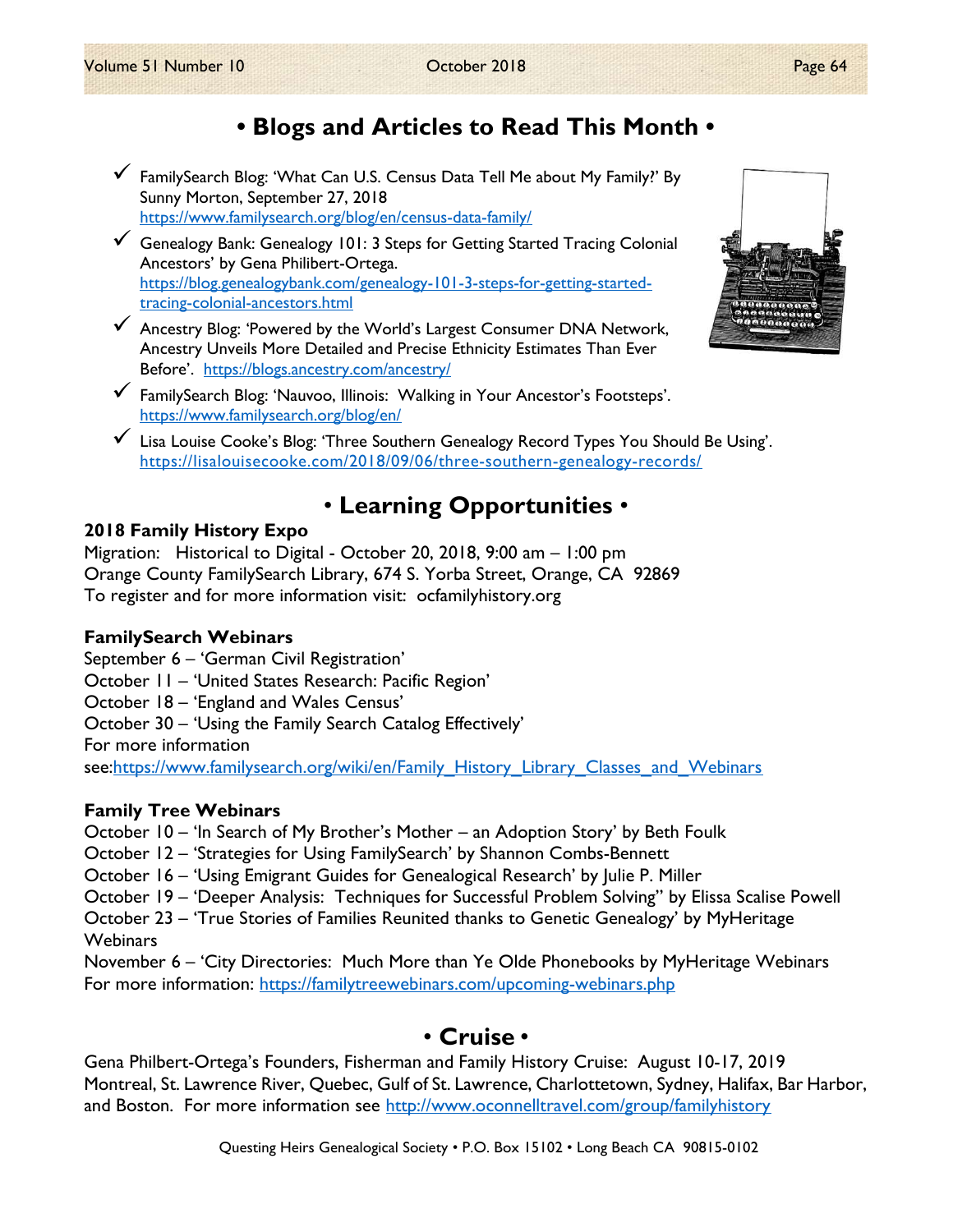$\overline{\phantom{a}}$ 

## QUESTING HEIRS GENEALOGICAL SOCIETY

# MEMBERSHIP RENEWAL FORM

|              |                                                         | State _________________________________Zip+4 ___________________________________ |  |
|--------------|---------------------------------------------------------|----------------------------------------------------------------------------------|--|
|              |                                                         |                                                                                  |  |
|              |                                                         |                                                                                  |  |
| Member Type: | Individual (\$30)                                       | $S$ ___________                                                                  |  |
|              | Family $(\$45)$                                         | $S$ ___________                                                                  |  |
|              | Donation                                                |                                                                                  |  |
|              | <b>Total Paid</b>                                       | $\frac{1}{2}$                                                                    |  |
|              | Also, the information will be printed in the directory. |                                                                                  |  |
|              |                                                         |                                                                                  |  |
|              |                                                         |                                                                                  |  |

Questing Heirs Genealogical Society . P.O. Box 15102 . Long Beach CA 90815-0102